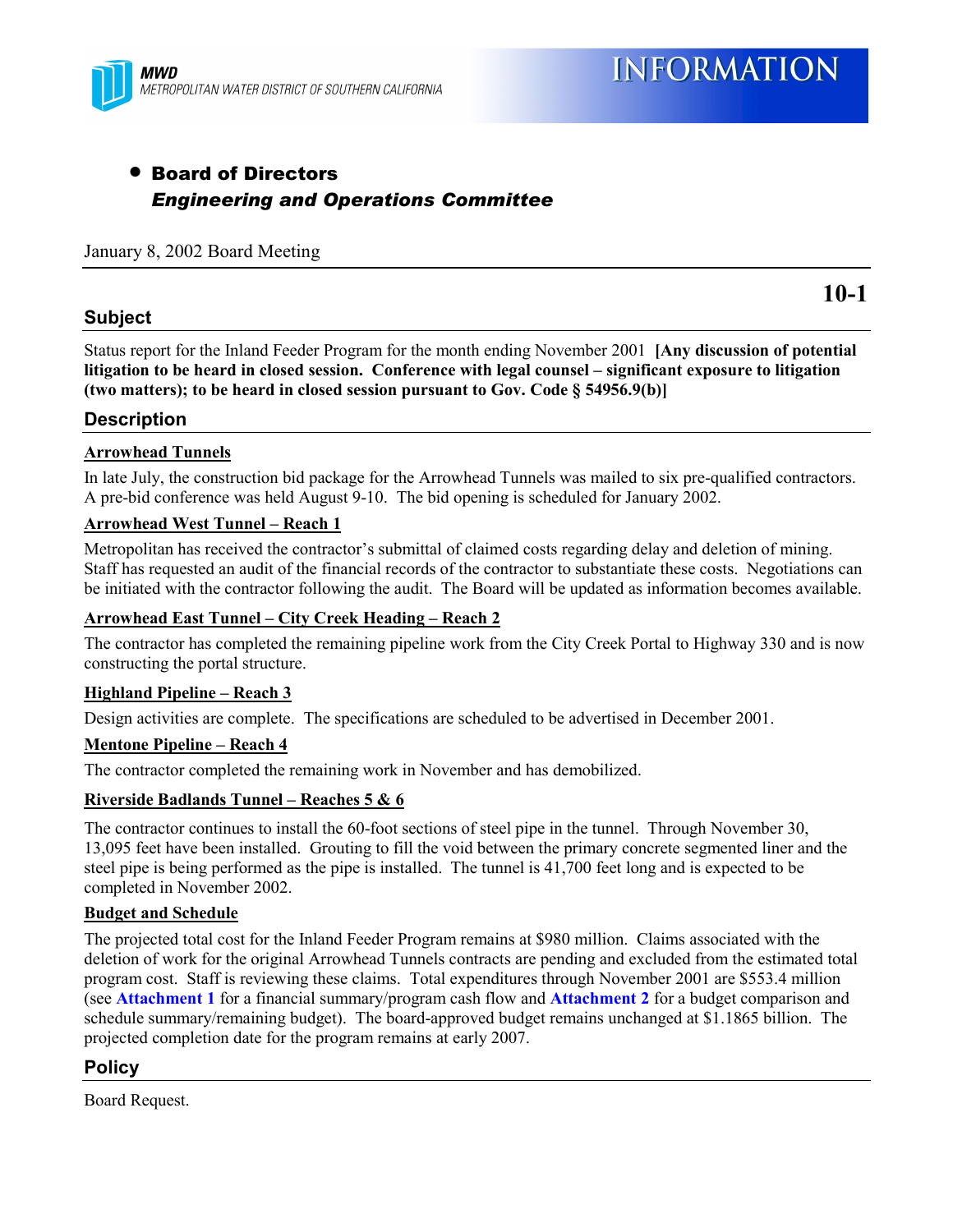### **Fiscal Impact**

Refer to the attachments.

 $\mathscr{U}_{\mathscr{A}}$ l/o 12/7/2001 *Wolfe Date Manager, Corporate Resources*

 $\boldsymbol{\varpi}$ 12/17/2001

S *Ronald R. Gastelum Chief Executive Officer*

*Date*

**Attachment 1 - Financial Summary/Program Cash Flow** 

**Attachment 2 - Budget Comparison and Schedule Summary/Remaining Budget** 

BLA #1292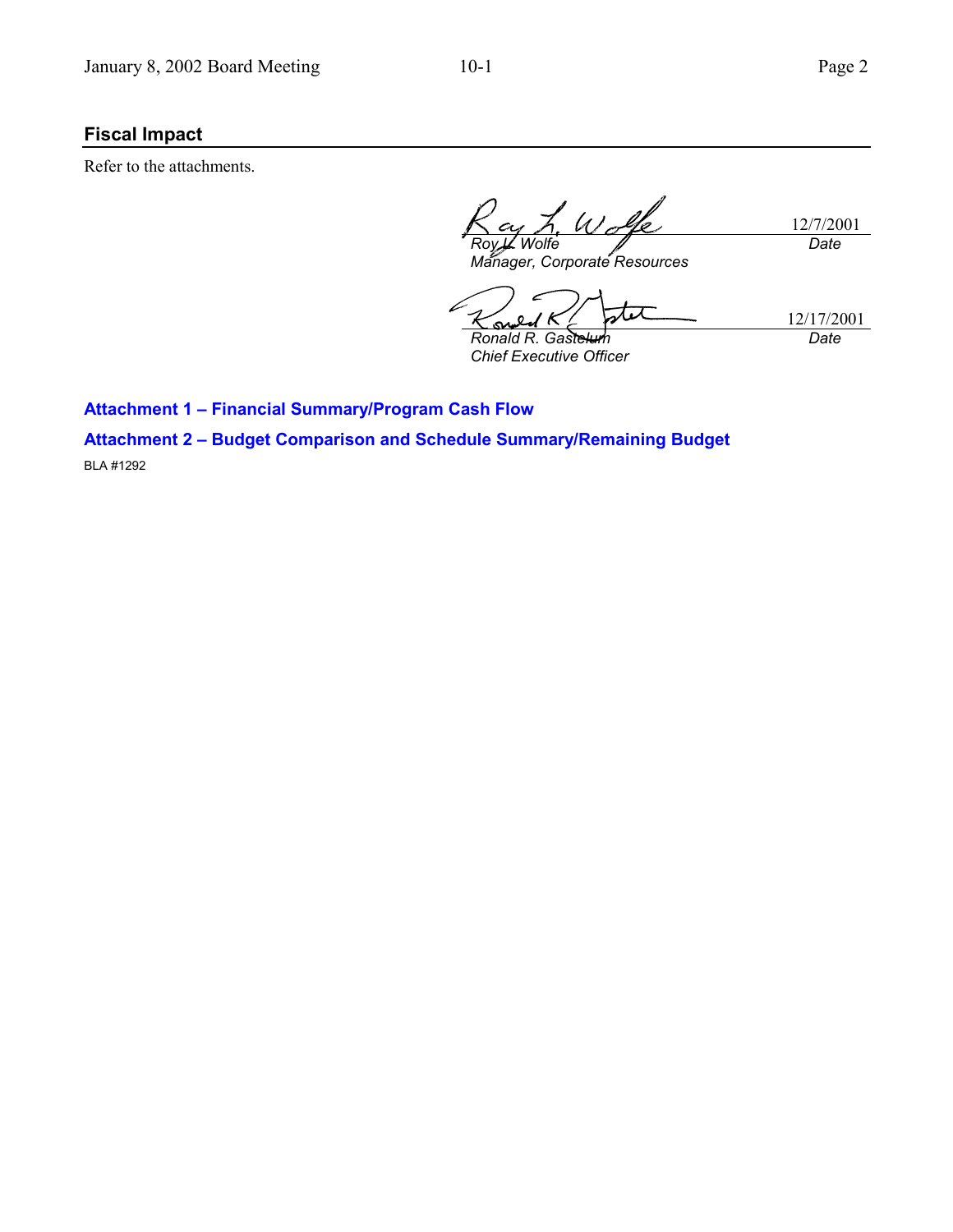